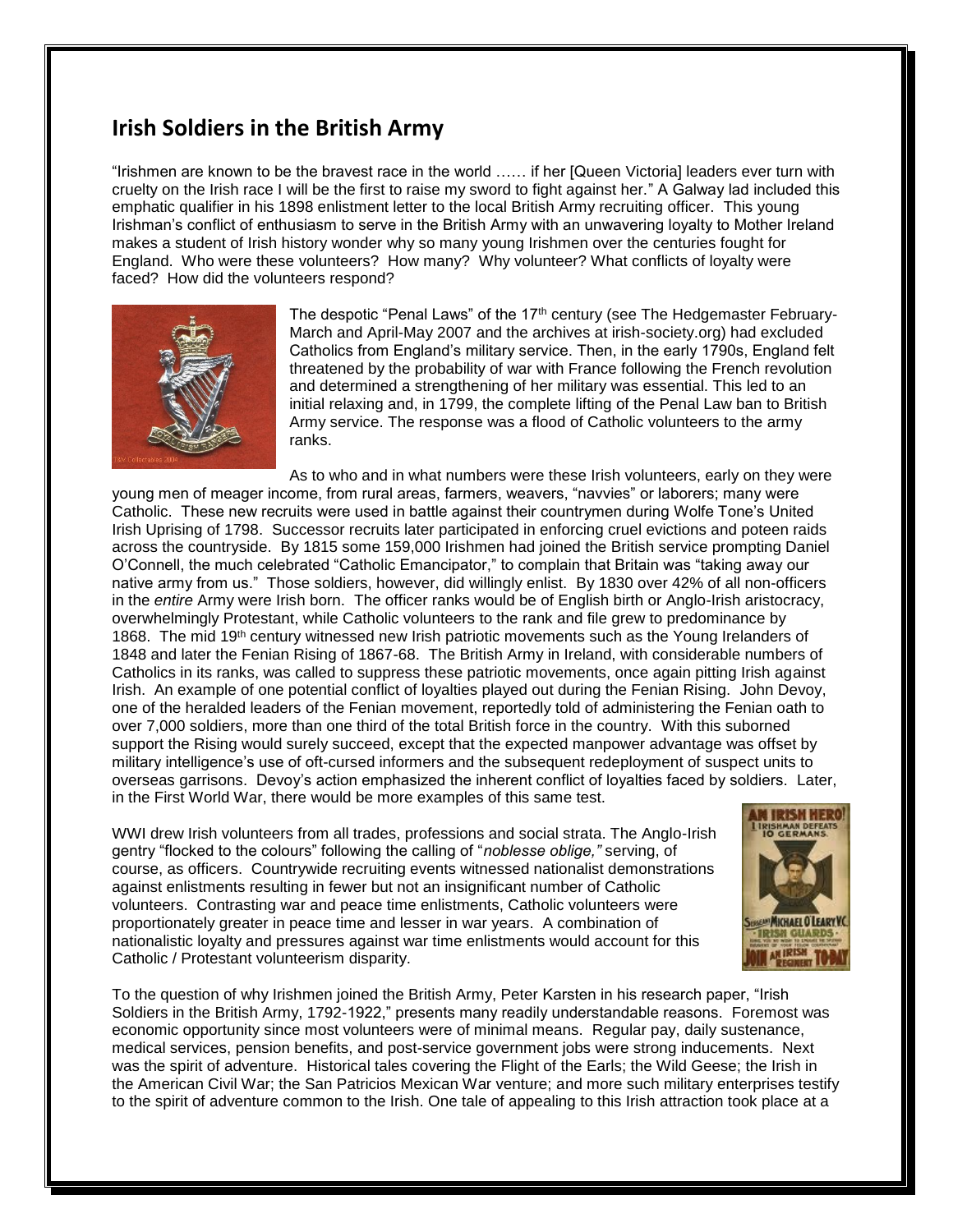County Clare recruiting rally in the 1790s. The organizers spoke of "the glorious prospect of returning to Ireland loaded with SPANISH GOLD" for service in the West Indies. Such recruiting efforts may very well account for the Irish names associated with that part of the world. Over the years enlistments became more common leading to family traditions of military service, yet another reason for joining the British Army. Lastly, and still true in modern times, young men joined simply "to be with me pals."

These Irish soldiers faced many conflicts of loyalty. WWI presented several examples of such conflicts particularly against a backdrop of the thrust for Home Rule, the Easter Rising of 1916, the Irish War of Independence (1919-21), and the Irish Civil War (1922–23). Ireland provided an astounding 300,000 men to the English Army in WWI. Terribly, some 49,000 (16%) lost their lives and many more were maimed. Ulster Province accounted for 51% of the volunteers while the predominantly Catholic Provinces (Leinster, Munster, and Connaught) supplied 49%. The story of Irish soldiers fighting for the British in WWI is powerfully told in Tom Phelan's novel *The Canal Bridge*.



An early conflict at the time of the "War to End All Wars" occurred when John Redmond, Member of Parliament and heroic advocate for Home Rule, urged Irishmen to volunteer for British Army service. Those who followed his call were booed by nationalist adherents as they boarded ships bound for the battlefields of France; yet, they marched on. A notable incident occurred when soldiers of the Irish Guard regiment, believing they were to be left behind as the First Battalion embarked for France, according to Karsten, "stormed headquarters in a riotous fashion to demand participation." Tom Kettle and Francis Ledwidge were Irish-Catholic enlistees, from strongly nationalist families, who also followed Redmond's call to war service. Each wrote to friends describing opportunities to abandon army service in favor of the nationalist cause for Ireland's independence. Ledwidge wrote, "It is against my principles to desert" and Kettle told of "having two chances to leave my comrades in arms... and preferring to stay with them." Both died in battle choosing commitment to oath over the cause of nationalism. Conversely, a significant example of nationalistic fervor was James Connolly, a

martyred leader of the 1916 Rising. He had earlier served in the British Army, and in the midst of the "Great War" he chose to use this time of British preoccupation in France to strike a blow for Irish independence. There was also the lesser known plan of the zealous patriot Roger Casement to form an anti-England "Irish Brigade" from a Germany based prisoner of war camp; Casement was run out of camp by the vast majority of Irish POWs who subsequently wrote to the Kaiser declaring: "in addition to being Irish Catholics we have the honour to be British soldiers." Over the years there were reports of mutinous behavior related to conflict of loyalties by some Irish soldiers but the vast majority was considered to be good soldiers, fine pals, and cooperative to military order by their comrades in arms and the officer corps. One "mutiny" of soldiers serving in India at the time of Ireland's War of Independence (1919-21) had some typical Irish humor to it. After the mutiny was quelled the offenders were placed under guard. Some mutineers "managed to slip away from their guards ... walk eight miles to a canteen, steal some food and cigarettes and then return to the guardhouse." Lighthearted as this may read, one soldier was tried and executed for his role in leading an assault on a weapon's storage hut.

A final note on this conflict of loyalty to the cause of Irish independence or to one's personal oath of enlistment involved Michael O'Leary. Michael was Irish-Catholic, born to a nationalist supportive Cork family. He joined the Army in 1914 and rose to the rank of Sergeant followed by a battlefield commission to Lieutenant for his valor in France. Sergeant O'Leary received the Victoria Cross for single handedly overrunning two German machine gun positions, killing or capturing ten enemy soldiers. His portrait and deed of valor were used on a recruiting poster prominent in display at volunteer rallies throughout the country. Such recruiting rallies met with fierce disruptions from nationalist advocates. Happily, O'Leary survived the war and enjoyed an active life for many years, including British military service in WWII.